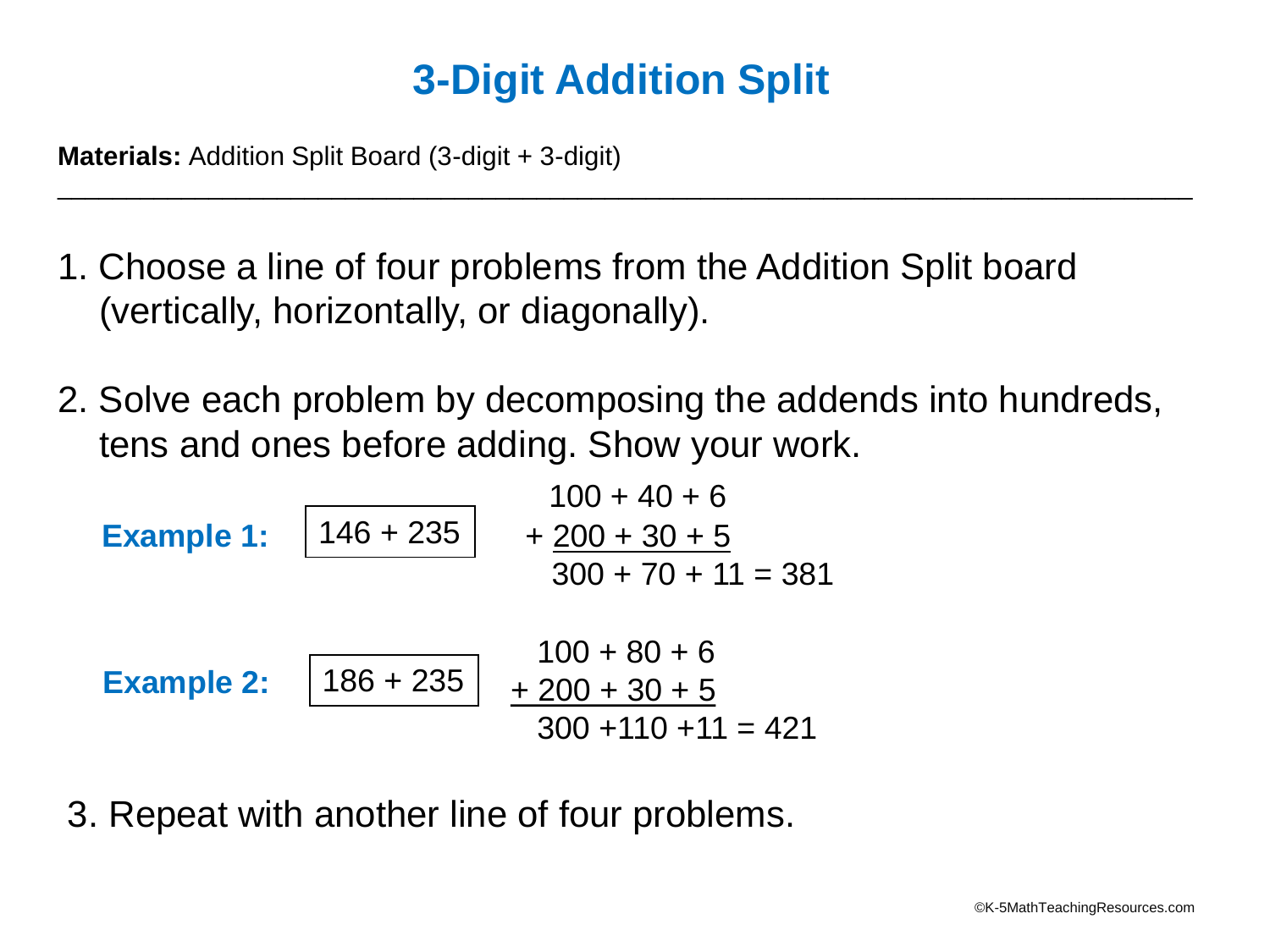| $112 + 171$ | $132 + 263$ | $151 + 212$ | $134 + 254$ |
|-------------|-------------|-------------|-------------|
| $243 + 233$ | $252 + 134$ | $244 + 132$ | $255 + 133$ |
| $331 + 517$ | $332 + 516$ | $333 + 516$ | $334 + 515$ |
| $431 + 316$ | $432 + 317$ | $433 + 315$ | $435 + 314$ |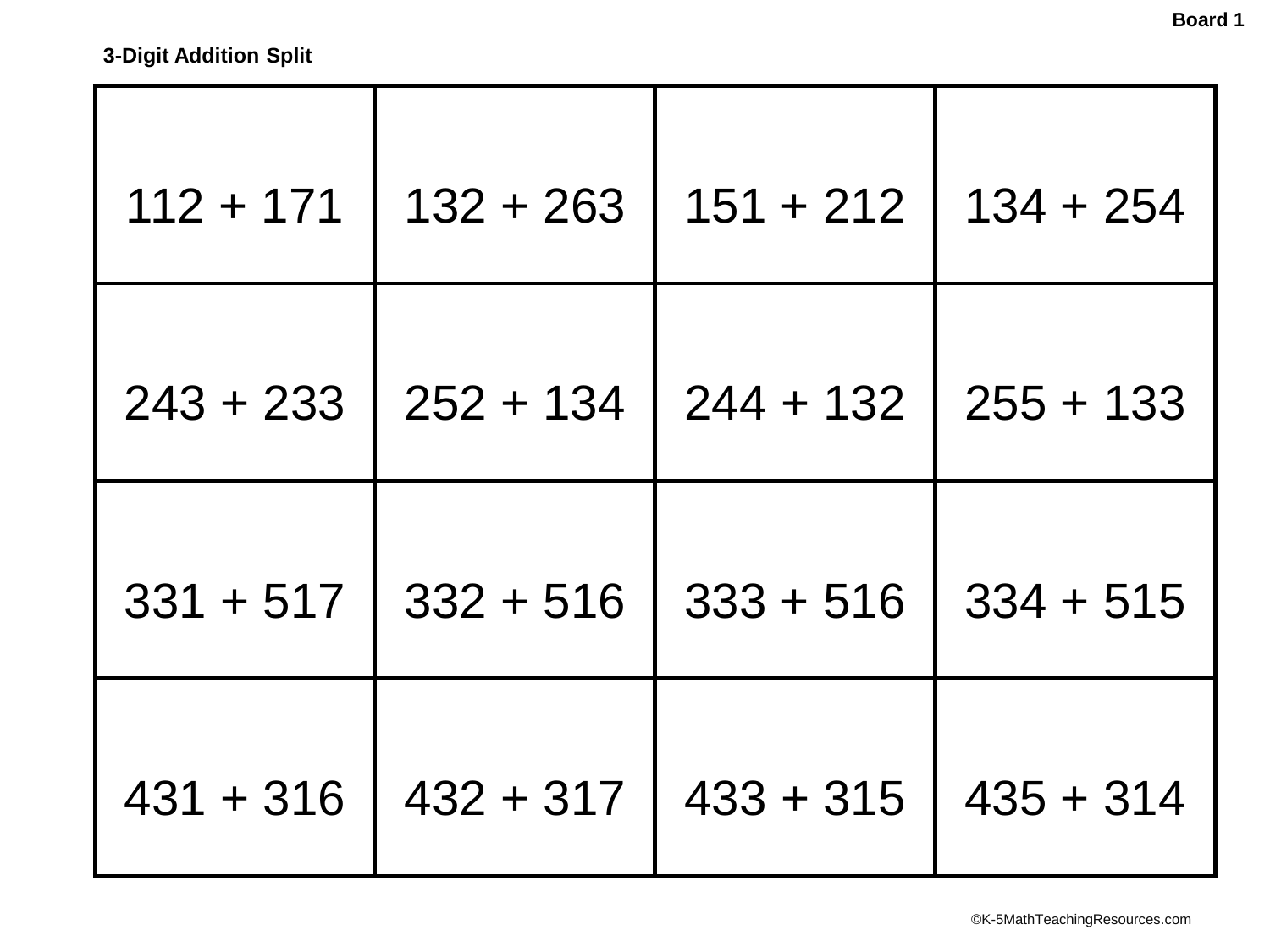| $122 + 179$ | $136 + 267$ | $155 + 245$ | $164 + 229$ |
|-------------|-------------|-------------|-------------|
| $245 + 328$ | $257 + 234$ | $264 + 128$ | $218 + 274$ |
| $339 + 447$ | $352 + 338$ | $489 + 311$ | $337 + 457$ |
| $474 + 327$ | $363 + 428$ | $442 + 429$ | $417 + 335$ |